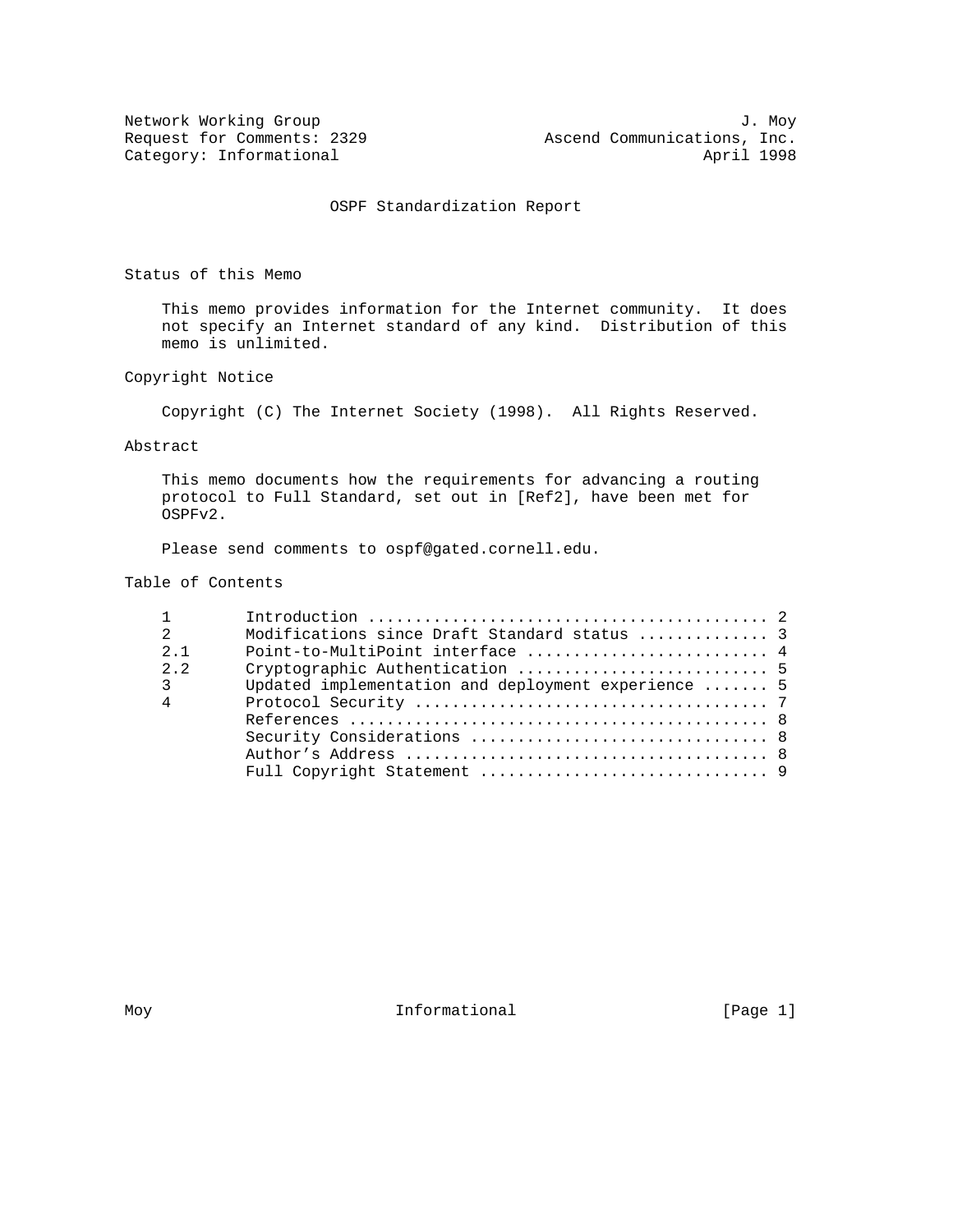1. Introduction

 OSPFv2, herein abbreviated simply as OSPF, is an IPv4 routing protocol documented in [Ref8]. OSPF is a link-state routing protocol. It is designed to be run internal to a single Autonomous System. Each OSPF router maintains an identical database describing the Autonomous System's topology. From this database, a routing table is calculated by constructing a shortest-path tree. OSPF features include the following:

- o OSPF responds quickly to topology changes, expending a minimum of network bandwidth in the process.
- o Support for CIDR addressing.
- o OSPF routing exchanges can be authenticated, providing routing security.
- o Equal-cost multipath.
- o An area routing capability is provided, enabling an Autonomous system to be split into a two level hierarchy to further reduce the amount of routing protocol traffic.
- o OSPF allows import of external routing information into the Autonomous System, including a tagging feature that can be exploited to exchange extra information at the AS boundary (see [Ref7]).

 An analysis of OSPF together with a more detailed description of OSPF features was originally provided in [Ref6], as a part of promoting OSPF to Draft Standard status. The analysis of OSPF remains unchanged. Two additional major features have been developed for OSPF since the protocol achieved Draft Standard status: the Point-to-MultiPoint interface and Cryptographic Authentication. These features are described in Sections 2.1 and 2.2 respectively of this memo.

 The OSPF MIB is documented in [Ref4]. It is currently at Draft Standard status.

Moy **Informational Informational** [Page 2]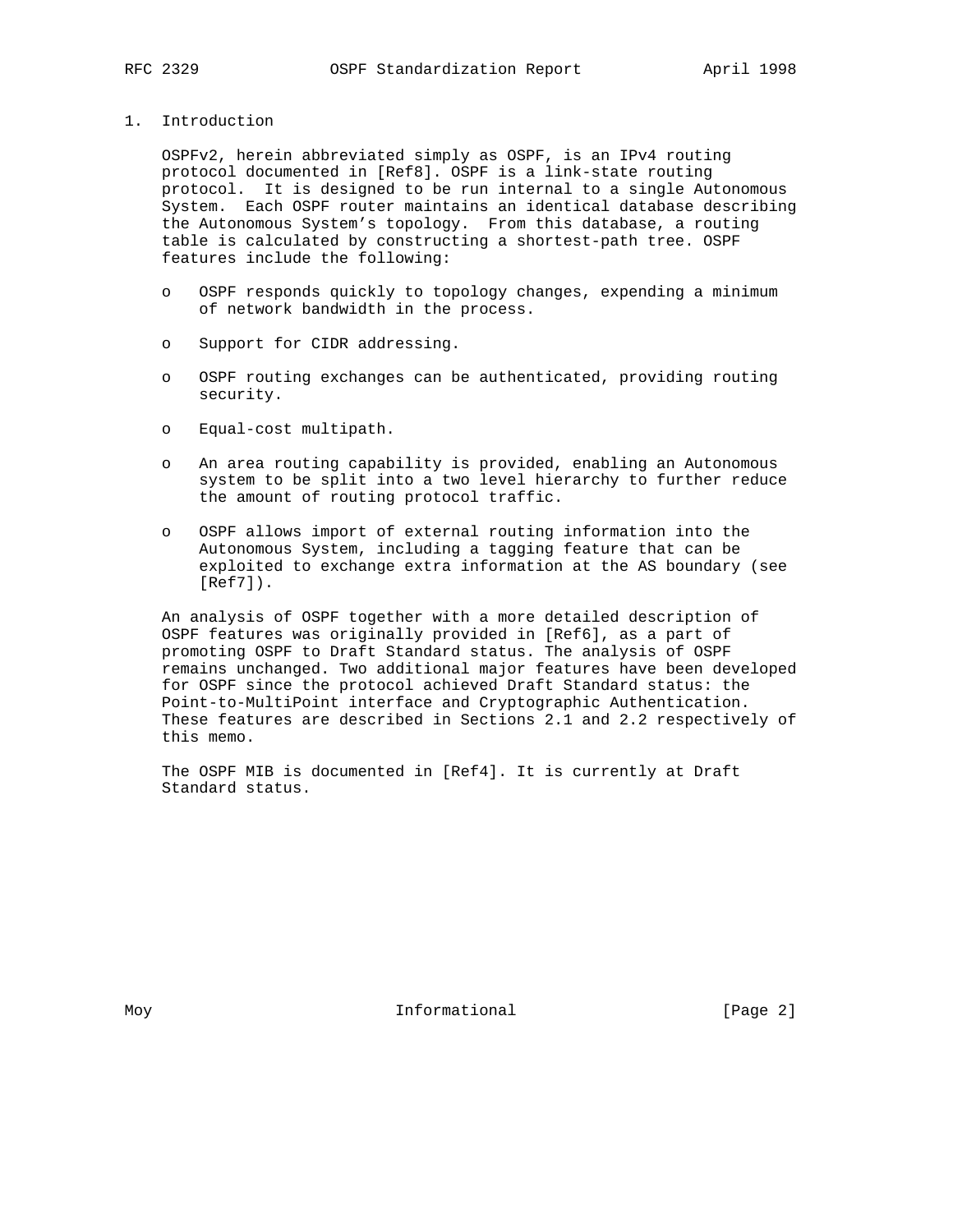## 2. Modifications since Draft Standard status

 OSPF became a Draft Standard with the release of RFC 1583 [Ref3]. Implementations of the new specification in [Ref8] are backward compatible with RFC 1583. The differences between the two documents are described in the Appendix Gs of [Ref1] and [Ref8]. These differences are listed briefly below. Two major features were also added, the Point-to-MultiPoint interface and Cryptographic Authentication, which are described in separate sections.

- o Configuration requirements for OSPF area address ranges have been relaxed to allow greater flexibility in area assignment. See Section G.3 of [Ref1] for details.
- o The OSPF flooding algorithm was modified to a) improve database convergence in networks with low speed links b) resolve a problem where unnecessary LSA retransmissions could occur as a result of differing clock granularities, c) remove race conditions between the flooding of MaxAge LSAs and the Database Exchange process, d) clarify the use of the MinLSArrival constant, and e) rate-limit the response to less recent LSAs received via flooding. See Sections G.4 and G.5 of [Ref1] and Section G.1 of [Ref8] for details.
- o To resolve the long-standing confusion regarding representation of point-to-point links in OSPF, the specification now optionally allows advertisement of a stub link to a point-to point link's subnet, ala RIP. See Section G.6 of [Ref1].
- o Several problems involving advertising the same external route from multiple areas were found and fixed, as described in Section G.7 of [Ref1] and Section G.2 of [Ref8]. Without the fixes, persistent routing loops could form in certain such configurations. Note that one of the fixes was not backward compatible, in that mixing routers implementing the fixes with those implementing just RFC 1583 could cause loops not present in an RFC 1583-only configuration. This caused an RFC1583Compatibility global configuration parameter to be added, as described in Section C.1 of [Ref1].

Moy **Informational** [Page 3]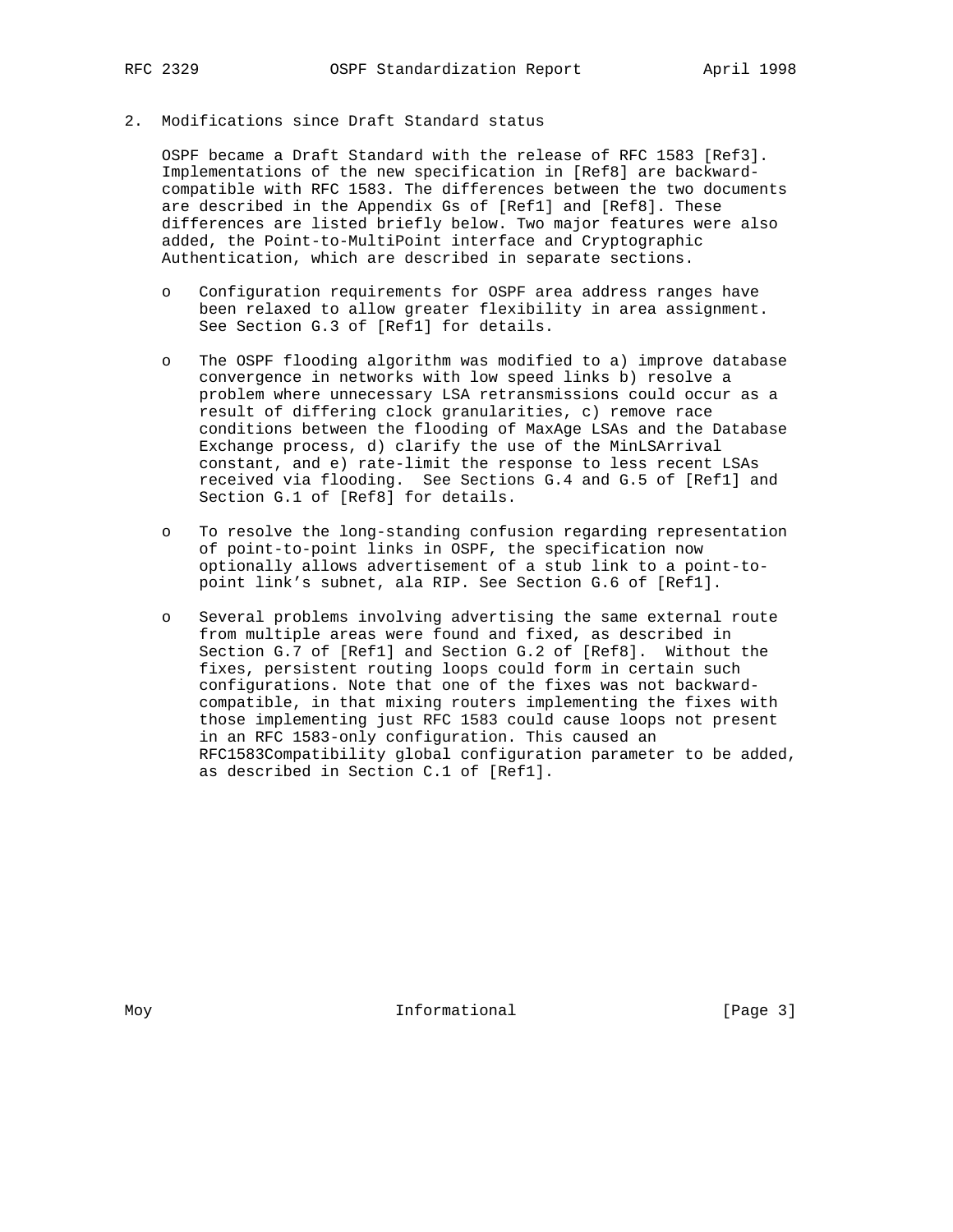- o In order to deal with high delay links, retransmissions of initial Database Description packets no longer reset an OSPF adjacency.
- o In order to detect link MTU mismatches, which can cause problems both in IP forwarding and in the OSPF routing protocol itself, MTU was added to OSPF's Database Description packets. Neighboring routers refuse to bring up an OSPF adjacency unless they agree on their common link's MTU.
- o The TOS routing option was deleted from OSPF. However, for backward compatibility the formats of OSPF's various LSAs remain unchanged, maintaining the ability to specify TOS metrics in router-LSAs, summary-LSAs, ASBR-summary-LSAs, and AS-external- LSAs.
- o OSPF's routing table lookup algorithm was changed to reflect current practice. The "best match" routing table entry is now always selected to be the one providing the most specific (longest) match. See Section G.4 of [Ref8] for details.
- 2.1. Point-to-MultiPoint interface

 The Point-to-MultiPoint interface was added as an alternative to OSPF's NBMA interface when running OSPF over non-broadcast subnets. Unlike the NBMA interface, Point-to-MultiPoint does not require full mesh connectivity over the non-broadcast subnet. Point-to-MultiPoint is less efficient than NBMA, but is easier to configure (in fact, it can be self-configuring) and is more robust than NBMA, tolerating all failures within the non broadcast subnet. For more information on the Point-to- MultiPoint interface, see Section G.2 of [Ref1].

 There are at least six independent implementations of the Point-to-MultiPoint interface. Interoperability has been demonstrated between at least two pairs of implementations: between 3com and Bay Networks, and between cisco and Cascade.

Moy **Informational Informational** [Page 4]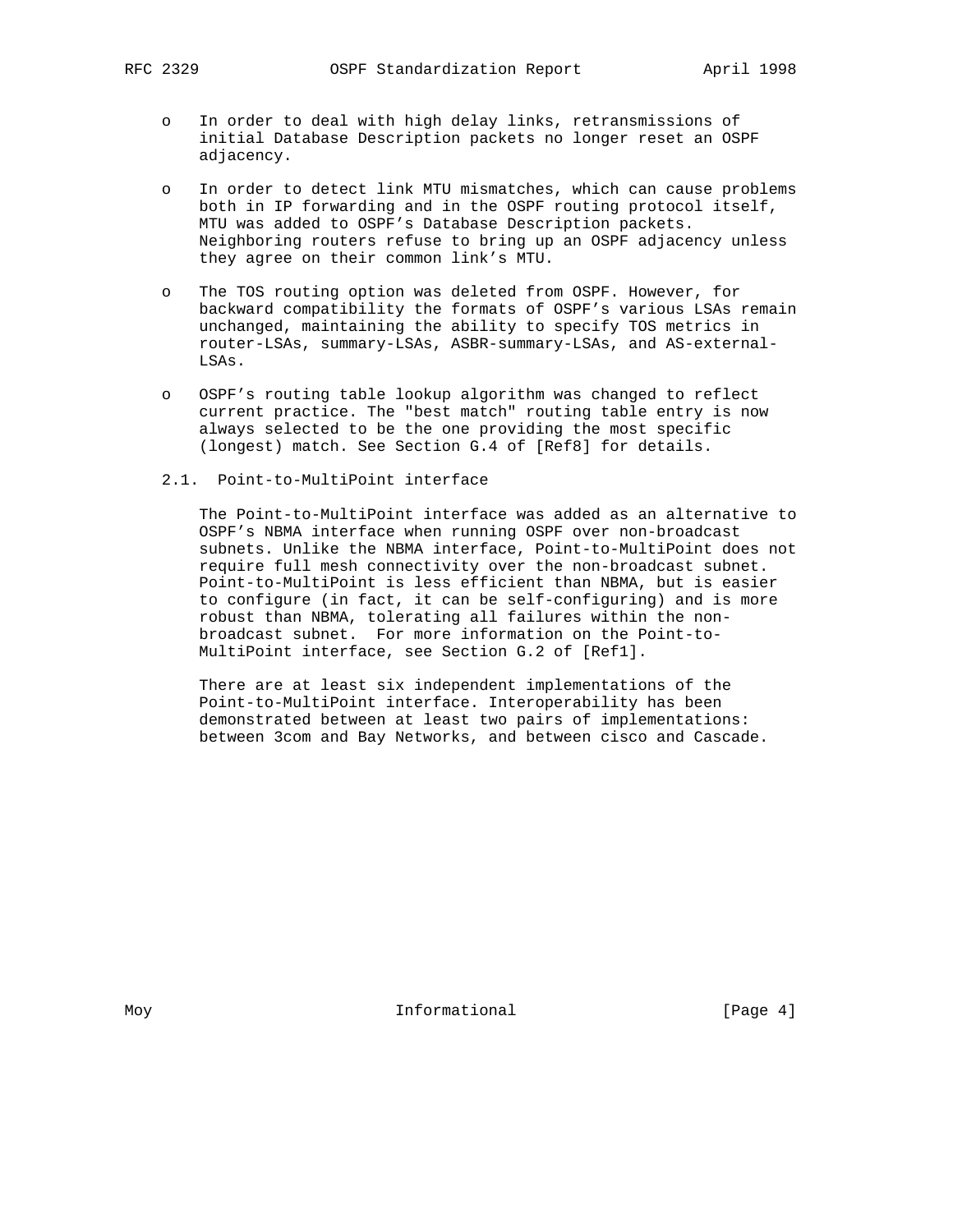#### 2.2. Cryptographic Authentication

 Non-trivial authentication was added to OSPF with the development of the Cryptographic Authentication type. This authentication type uses any keyed message digest algorithm, with explicit instructions included for the use of MD5. For more information on OSPF authentication, see Section 4.

 There are at least three independent implementations of the OSPF Cryptographic authentication type. Interoperability has been demonstrated between the implementations from cisco and Cascade.

3. Updated implementation and deployment experience

 When OSPF was promoted to Draft Standard Status, a report was issued documenting current implementation and deployment experience (see [Ref6]). That report is now quite dated. In an attempt to get more current data, a questionnaire was sent to OSPF mailing list in January 1996. Twelve responses were received, from 11 router vendors and 1 manufacturer of test equipment. These responses represented 6 independent implementations. A tabulation of the results are presented below.

 Table 1 indicates the implementation, interoperability and deployment of the major OSPF functions. The number in each column represents the number of responses in the affirmative.

Moy **Informational Informational** [Page 5]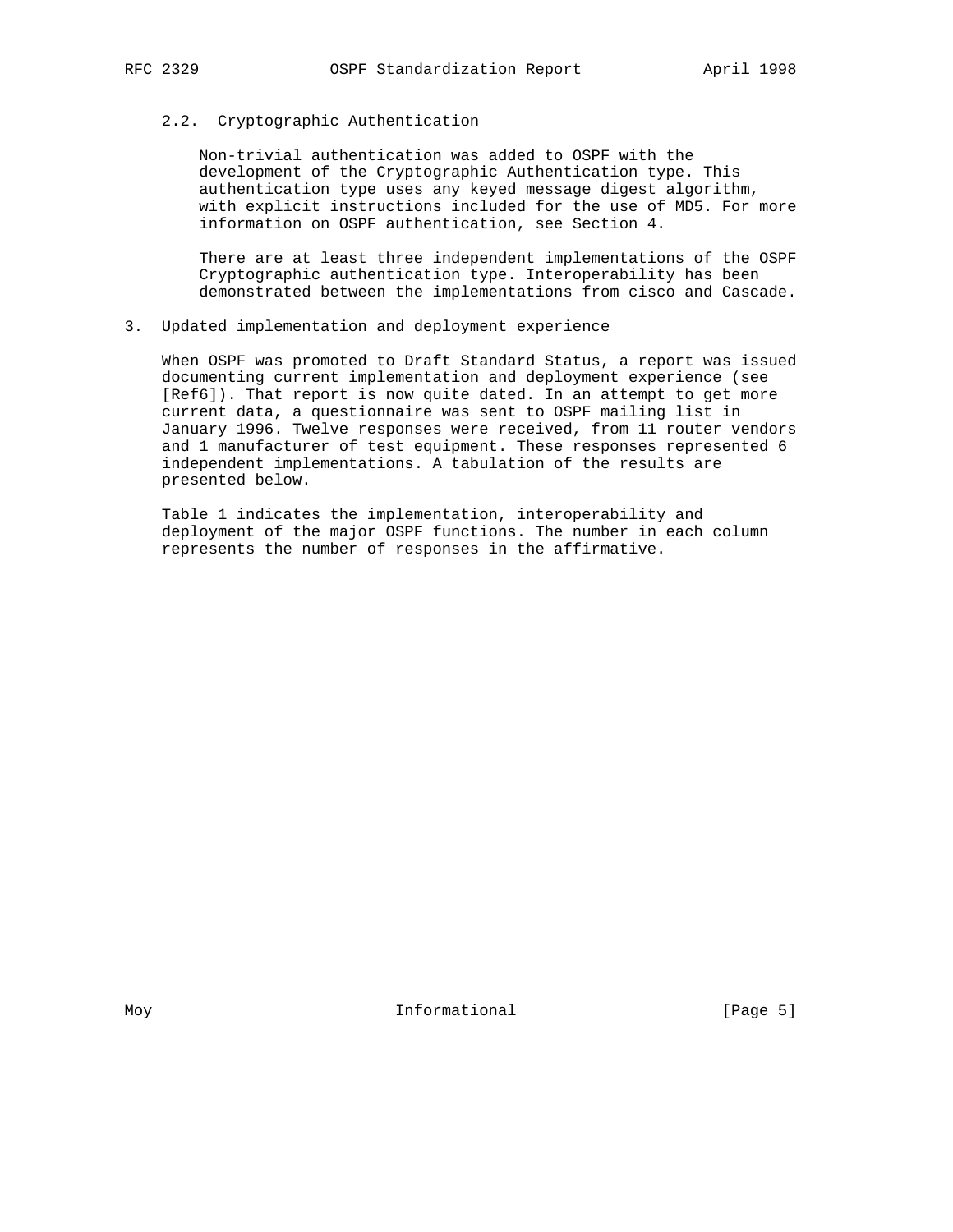| Feature                  | Imple-<br>mented | Inter-<br>operated | Deployed |
|--------------------------|------------------|--------------------|----------|
| OSPF areas               | 10               | 10                 | 10       |
| Stub areas               | 10               | 10                 |          |
| Virtual links            | 10               | 9                  |          |
| Equal-cost multipath     | 10               |                    | 8        |
| NBMA support             | 9                | 8                  |          |
| CIDR addressing          | 8                | 5                  | 6        |
| OSPF MIB                 | 8                | 5                  | 5        |
| Cryptographic auth.      |                  | 2                  |          |
| Point-to-Multipoint ifc. | 6                |                    |          |
|                          |                  |                    |          |

### Table 1: Implementation of OSPF features

 Table 2 indicates the size of the OSPF routing domains that vendors have tested. For each size parameter, the number of responders and the range of responses (minimum, mode, mean and maximum) are listed.

| Responses | Min | Mode | Mean  | Max  |
|-----------|-----|------|-------|------|
|           | 30  | 2.40 | 460   | 1600 |
|           | 20  | 240  | 380   | 1600 |
|           |     | 1 O  | 16    | 60   |
|           | 50  | 1 OK | 1 N K | 30K  |
|           |     |      |       |      |

### Table 2: OSPF domain sizes tested

 Table 3 indicates the size of the OSPF routing domains that vendors have deployed in real networks. For each size parameter, the number of responders and the range of responses (minimum, mode, mean and maximum) are listed.

Moy **Informational Informational** [Page 6]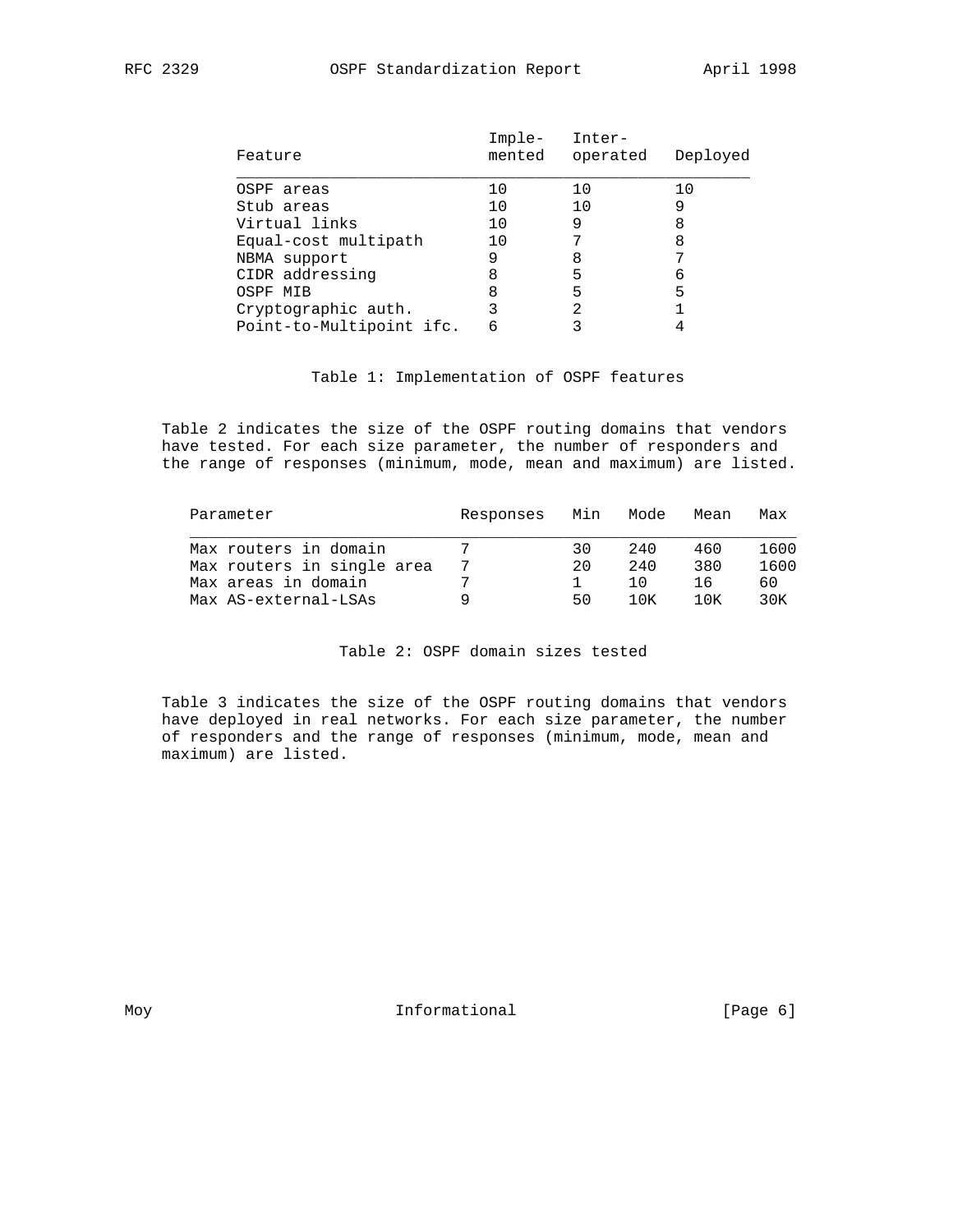| RFC 2329 |  |
|----------|--|
|          |  |

| Parameter                  | Responses | Min | Mode | Mean | Max  |
|----------------------------|-----------|-----|------|------|------|
| Max routers in domain      |           | 20  | 350  | 510  | 1000 |
| Max routers in single area | 8         | 2.0 | 100  | 160  | 350  |
| Max areas in domain        |           |     | 15   | 23   | 60   |
| Max AS-external-LSAs       |           | 50  |      | 2K   | 5К   |

### Table 3: OSPF domain sizes deployed

 In an attempt to ascertain the extent to which OSPF is currently deployed, vendors were also asked in January 1998 to provide deployment estimates. Four vendors of OSPF routers responded, with a total estimate of 182,000 OSPF routers in service, organized into 4300 separate OSPF routing domains.

#### 4. Protocol Security

 All OSPF protocol exchanges are authenticated. OSPF supports multiple types of authentication; the type of authentication in use can be configured on a per network segment basis. One of OSPF's authentication types, namely the Cryptographic authentication option, is believed to be secure against passive attacks and provide significant protection against active attacks. When using the Cryptographic authentication option, each router appends a "message digest" to its transmitted OSPF packets. Receivers then use the shared secret key and received digest to verify that each received OSPF packet is authentic.

 The quality of the security provided by the Cryptographic authentication option depends completely on the strength of the message digest algorithm (MD5 is currently the only message digest algorithm specified), the strength of the key being used, and the correct implementation of the security mechanism in all communicating OSPF implementations. It also requires that all parties maintain the secrecy of the shared secret key.

 None of the OSPF authentication types provide confidentiality. Nor do they protect against traffic analysis. Key management is also not addressed by the OSPF specification.

Moy **Informational Informational** [Page 7]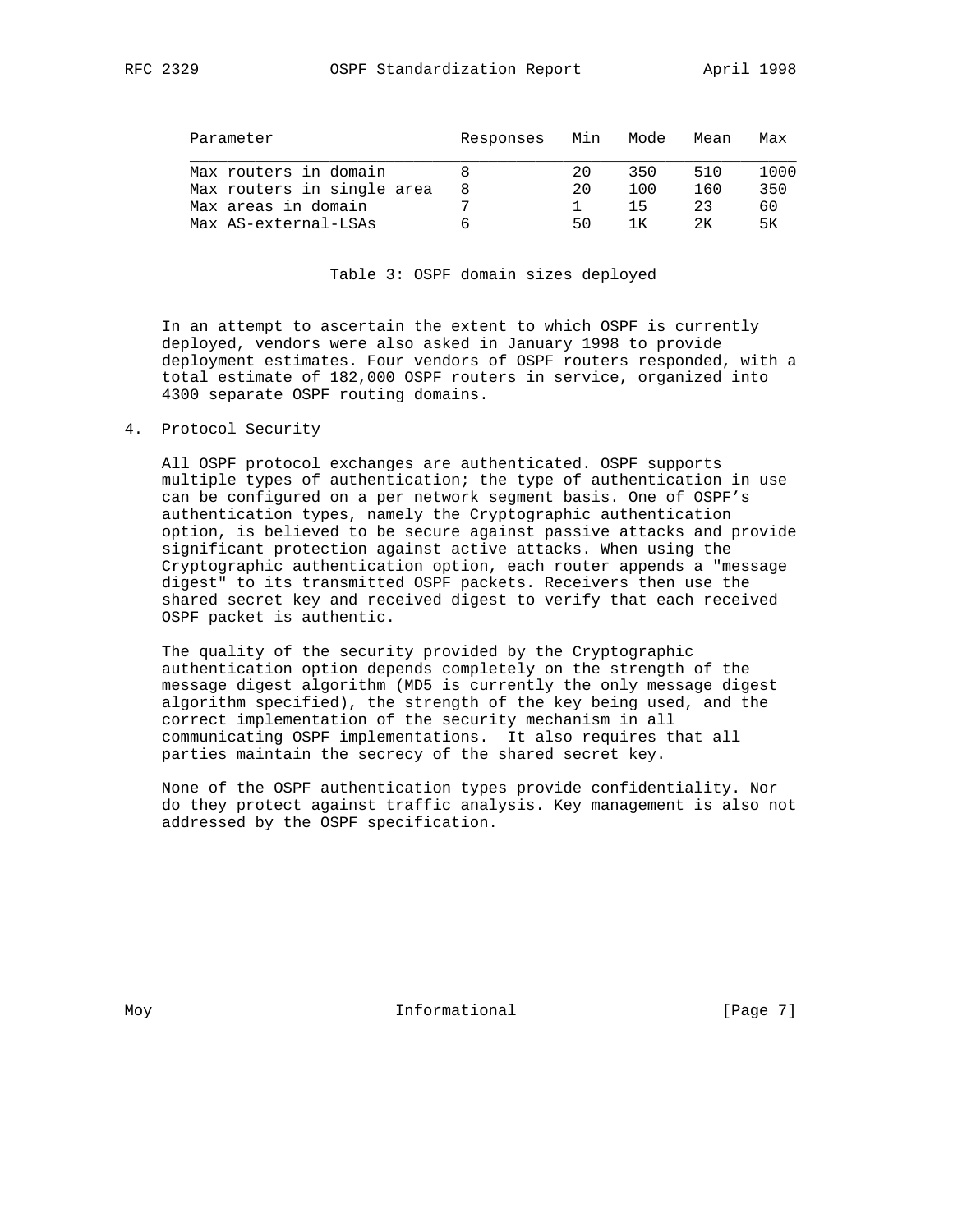For more information, see Sections 8.1, 8.2, and Appendix D of [Ref1].

### References

- [Ref1] Moy, J., "OSPF Version 2", RFC 2178, July 1997.
- [Ref2] Hinden, B., "Internet Routing Protocol Standardization Criteria", RFC 1264, October 1991.
- [Ref3] Moy, J., "OSPF Version 2", RFC 1583, March 1994.
- [Ref4] Baker, F., and R. Coltun, "OSPF Version 2 Management Information Base", RFC 1850, November 1995.
- [Ref5] Moy, J., "OSPF Protocol Analysis", RFC 1245, August 1991.
- [Ref6] Moy, J., "Experience with the OSPF Protocol", RFC 1246, August 1991.
- [Ref7] Varadhan, K., Hares S., and Y. Rekhter, "BGP4/IDRP for IP-- -OSPF Interaction", RFC 1745, December 1994.
- [Ref8] Moy, J., "OSPF Version 2", STD 54, RFC 2328, April 1998.

Security Considerations

Security considerations are addressed in Section 4 of this memo.

Author's Address

 John Moy Ascend Communications, Inc. 1 Robbins Road Westford, MA 01886

 Phone: 978-952-1367 Fax: 978-392-2075 EMail: jmoy@casc.com

Moy **Informational Informational Example 1 Page 8**